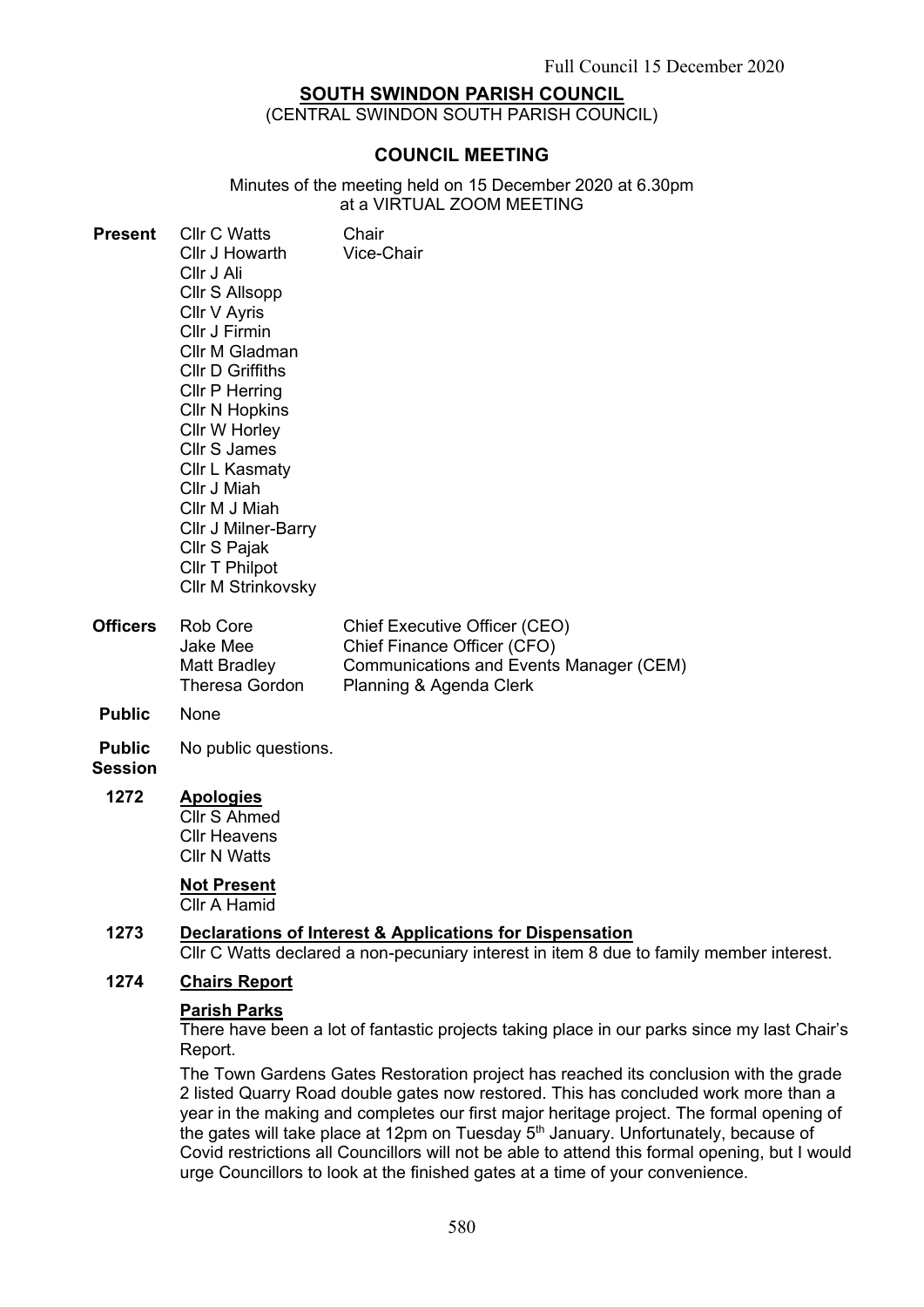As well as the gates we have also completed the refurbishment of the PC Richard Webb Sundial in the Town Gardens Rose Garden, including new resin around the plinth that holds the sundial. A few weeks ago, we held a formal reopening of the sundial and I was delighted to be joined by the widow and son of PC Richard Webb. His widow Lesley wrote to the Parish Council after the formal reopening saying how proud her and her son were of the refurbished sundial and how grateful they were to the Parish Council for this work.

As well as delivering on these projects we have also reopened the public toilets at Town Gardens and Queens Park for the winter. Parish Councillors will note these toilets are usually closed during the winter when footfall in the parks reduces. However, following increased use of our parks during the Covid Lockdown the Parish Council has taken the decision to reopen the public toilets in Town Gardens and Queens Park during the winter

It is fantastic that people have enjoyed Town Gardens and Queens Park so much during the autumn and winter months and the Parish Council feel it is right to keep the toilets open for people enjoying both parks.

#### **Arts in the Park**

I can also report that, following the very successful Old Town Library Story Trail in November, we now currently have two winter trails up in our Parish Parks. The Old Town Library has reintroduced their Story Trail, which is currently in Town Gardens until Thursday, this month being Christmas themed.

The Parish Council has also teamed up with the Eastcott Community Centre to set up a Festive Children's Trail in Queens Park. For children wishing to take part, there are six images in the park and each image represents a letter, spelling a word for the festive season.

The Winter trail will remain up in Queens Park until the 17th December when it will switch with the Old Town Library Story Trail and remain up in Town Gardens until the 29<sup>th</sup> December. It is a great we are working with community organisations like Eastcott Community Centre on community projects. The trails also do justice to the Parish Council's decision to increase the amount of staffing hours at Old Town Library which has allowed their librarian more time to do community projects.

#### **In Bloom Recognition**

Earlier today the Parish Council received a letter from South West in Bloom congratulating us on our efforts to bloom South Swindon during Covid 19.

As part of our In Bloom efforts we have undertaken work to improve the Swindon Road pocket garden. Earlier this month Parish Council's Grounds workers were on site to tidy up the area which had become overgrown with little work done to the area. Our gardeners at Town Gardens will also be supporting the pocket garden planting vegetation to make this public space into a sensory garden. We look forward to the finished result in the Spring and I would like to thank grounds workers, Kevin, and Hazell for doing a splendid job at this public garden.

Another area for our In Bloom efforts has been at the Shaftesbury Lake wildlife area. The Parish Council has recently been working with the Friends of Shaftesbury Lake group to rewild a strip of the Park South side of the lake. On Monday Parish Councilor's and volunteers braved the weather to take part in a Community Raking Event which starts the work needed to make this area a Wildflower Meadow. This has paved the way for sowing wildflower seeds in the early Spring to hopefully add colour to the area.

#### **Allotment Track Improvements**

When taking on the running of allotments inside our Parish, Parish Councillors took the decision to reduce the charge for allotment plots for our parishioners. Therefore, allotment plot holders living inside the Parish have the cheapest allotment rate in Swindon.

On top of this the Parish Council has undertaken a rolling program of investment in our allotments. Part of that investment has included improving vehicular access in to and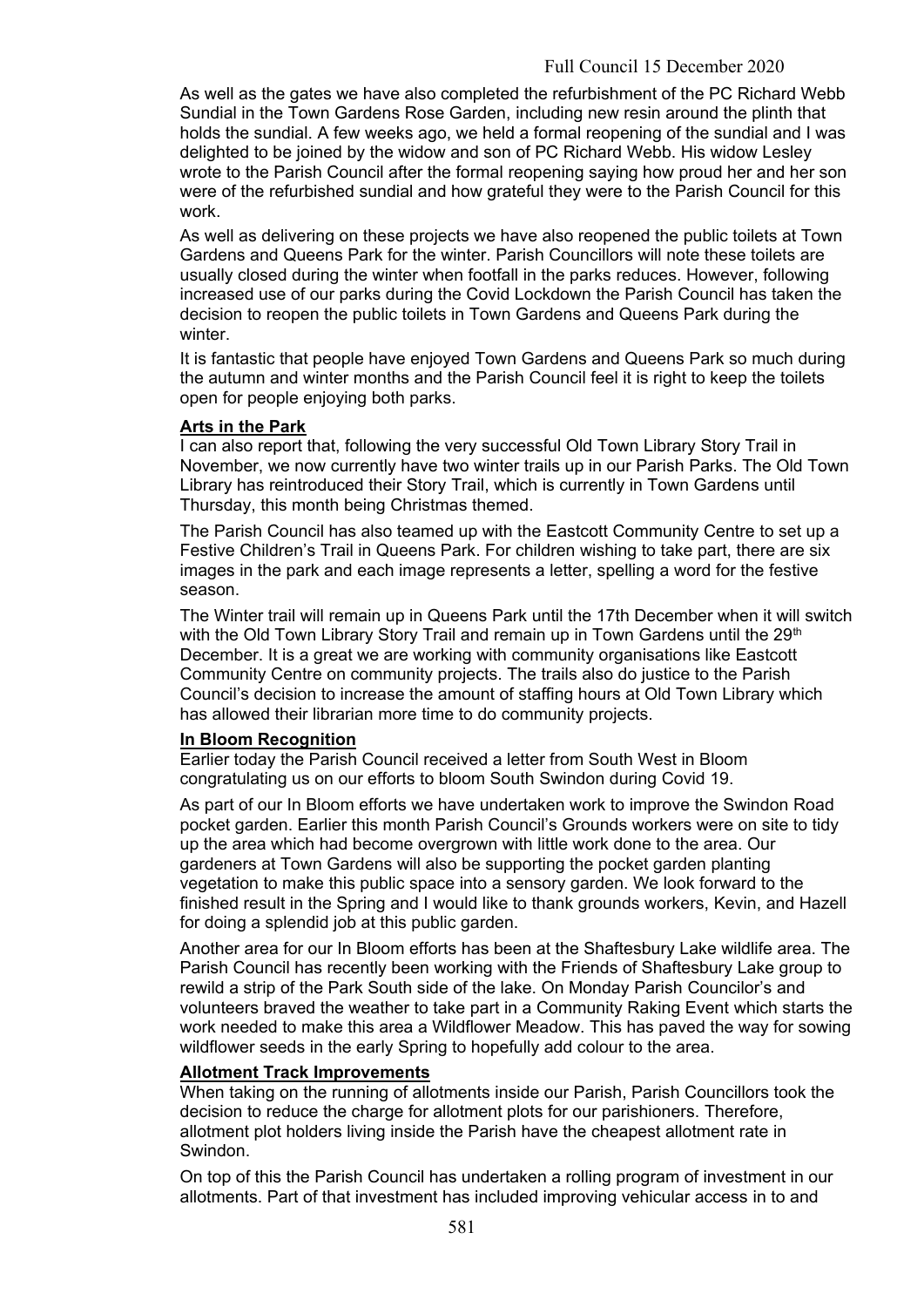around our allotment sites. We have currently refurbished two allotment sites so far with another track at Glenwood expected to be refurbished before Christmas. Further track refurbishment will be completed early next year.

## **Keep Swindon Tidy**

We have been working with a group called Keep Swindon Tidy to get designs from children living in the Parish for anti-litter signage. The best designs we hope to be able to place in our parks and with the permission of Swindon Council, other open spaces throughout the Parish.

The organisation has also been working with Parish Councils across Swindon to establish a Keep Swindon Tidy Day. This will be on Saturday 2<sup>nd</sup> January.

We will be organising two litter picks to support this event, one meeting at Cavendish Square in Parks and the other at the start the canal path in Kingshill. Both starting at 11am. I would encourage all Parish Councillors to try to support this event.

## **Old Town Christmas Lights**

On Sunday 29<sup>th</sup> November Parish Councillors may have watched online the Old Town Christmas Lights switch-on. As well as covering the cost of installing the lights in Old Town I am delighted to report that Old Town Library supported the event, providing a Christmas-themed Story Time. Congratulations to the Old Town Business Association on providing another great switch-on event in difficult circumstances this year.

#### **Christmas Wishes**

Finally, I would like to wish all Parish Councillors and Officers a lovely Christmas Break with their families. 2021 is looking to be another busy one for the Parish Council so I hope we will all take this time to relax and be fresh for the New Year.

#### **1275 Parish Libraries**

The Chief Finance Officer submitted a report regarding book stock renewal for Old Town Library and staffing at Park Library a copy of which appears as Appendix A in the Minute Book.

## **3. Recommendations**

- **3.1** That the 2021/22 stock costs budget for Old Town Library of £6,246 from Swindon Borough Council as detailed in 2.4 of the report are approved.
- **3.2** That the 2021/22 staffing costs budget of £34,574 from Swindon Borough Council as detailed in 2.5 of the report are approved.

**RESOLVED** that recommendations 3.1 and 3.2 be approved and a letter be sent to Swindon Borough Council approving the costs of stock and staffing 2020/21.

**1276 Minutes of the Finance & Staffing Committee Meeting – 24 November 2020 RESOLVED** that the minutes of the Finance and Staffing Meeting held on held on 24 November 2020 with one abstention be approved as a correct record.

#### **1277 Minutes of the Full Council Meeting - 24 November 2020**

**RESOLVED** that the minutes of the Parish Council meeting held on 24 November 2020 with one abstention be approved as a correct record.

## **1278 Minutes of the Planning and Environment Extraordinary Committee Meeting - 1 December 2020**

**RESOLVED** that the minutes of the Planning and Environment Meeting held on 1 December 2020 with one abstention be approved as a correct record.

#### **1279 Planning Applications delegated to the Chair and Vice Chair**

The Chair submitted a report containing the delegated responses of the chair and Vice Chair, a copy of which appears as Appendix B in the Minute Book.

**RESOLVED** that the responses of the Chair and Vice Chair be approved.